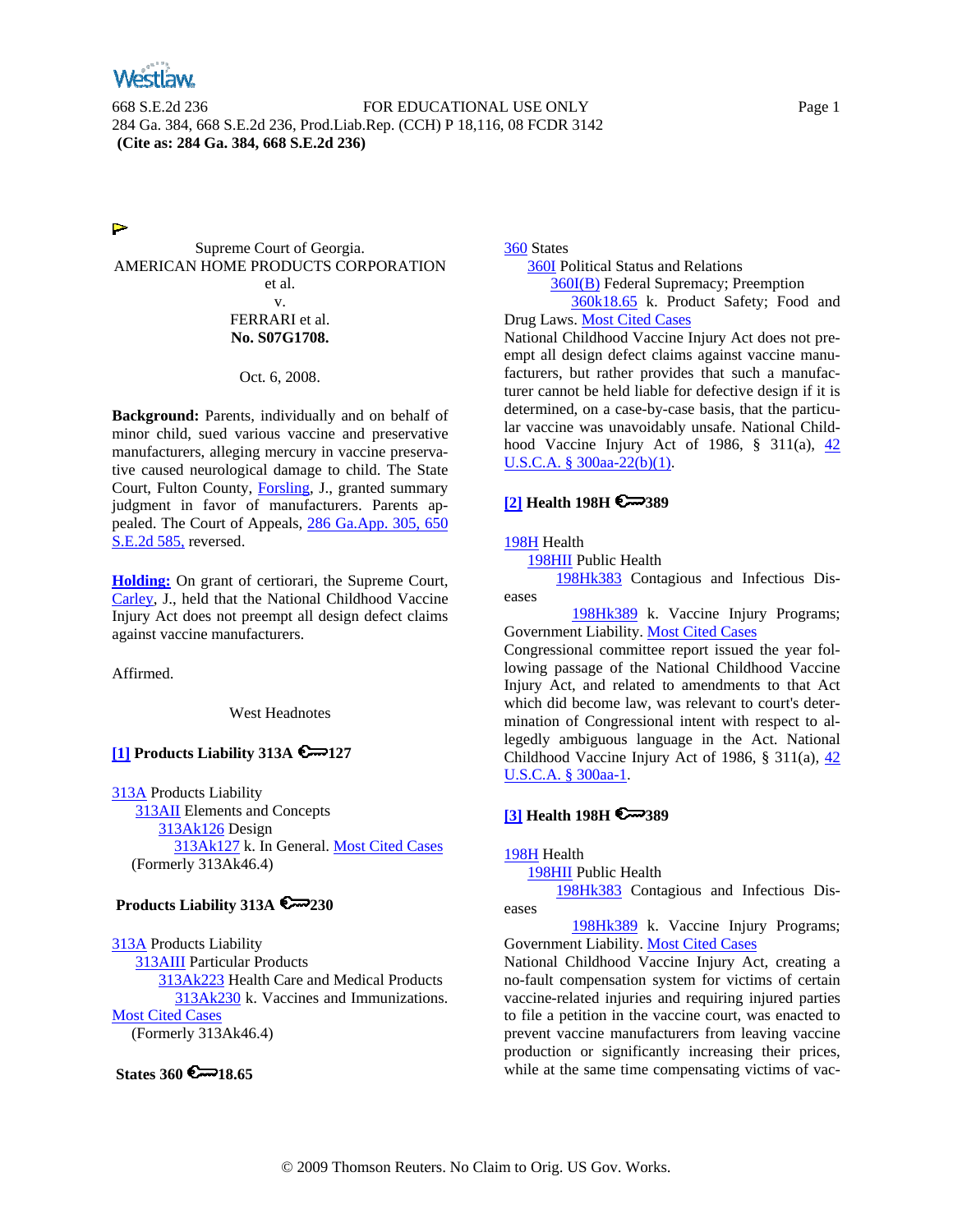cine-related injuries quickly. National Childhood Vaccine Injury Act of 1986, § 311(a), 42 U.S.C.A. § 300aa-1.

## **[4] Products Liability 313A 6**<sup>175</sup>

**313A** Products Liability 313AII Elements and Concepts 313Ak175 k. Defenses in General. Most Cited Cases (Formerly 313Ak46.4)

## **Products Liability 313A 230**

313A Products Liability

 313AIII Particular Products 313Ak223 Health Care and Medical Products

 313Ak230 k. Vaccines and Immunizations. Most Cited Cases

(Formerly 313Ak46.4)

Provision of National Childhood Vaccine Injury Act providing immunity to vaccine manufacturers for unavoidable adverse side effects encompasses products liability claims based upon strict liability as well as negligence. National Childhood Vaccine Injury Act of 1986, § 311(a), 42 U.S.C.A. § 300aa-22(b)(1). **\*\*236** Alembik, Fine & Callner, Lowell S. Fine, Leslie J. Suson, King & Spalding, Matthew S. Harman, Robert D. Hays, Jr., Michael R. Powers, Atlanta, Fulbright & Jaworski, Marcy H. Greer, Stephanie A. Smith, Barclay A. Manley, Austin, TX, James C. Ferrell, Houston, TX, Elizabeth M. Pipkin, Orrick, Herrington & Sutcliffe, Daniel J. Thomasch, Richard W. Mark, Lauren J. Elliot, John L. Ewald, New York City, for appellants.

Lanny B. Bridgers, Nall & Miller, George P. Neuhauser, Kenneth P. McDuffie, Greenberg Taurig, Lori G. Cohen, Christiana C. Jacxsens, R. Patrick White, Hawkins & Parnell, William H. Major III, David H. Wilson, Fields, Howell, Athans & McLaughlin, Paul L. Fields, Jr., Alissa C. Malone, Joseph F. Archer, Shook, Hardy & Bacon, William F. Northrip, Jeffrey A. Kruse, Lori C. McGroder, Tucker, Ellis & West, Robert C. Tucker, Chris W. Bayuk, Atlanta, for appellees.

Joseph F. Archer, Joseph F. Archer, P.C., Houston, William F. Northrip, Jeffrey A. Kruse, Lori C. McGroder, Shook Hardy & Bacon, Kansas City, MI, Robert C. Tucker, Tucker Ellis & West, LLP, Cleveland, OH, Chris W. Bayuk, Bayuk & Associates, Inc., San Diego, CA, Stacey A. Martinez, Fulbright**\*\*237** & Jaworski, LLP, Houston, TX, for others.

James A. Goldstein, Goldstein & Law, LLP, William L. Ballard, Scherffius, Ballard, Still & Ayers, Atlanta, for amicus appellee.

Robin S. Conrad, Amar D. Sarwal, National Chamber Litigation Center, Inc., Douglas T. Nelson, Joshua Saltzman, CropLife America, Washington, DC, Bruce Perrin Brown, Lawrence S. Ebner, McKenna Long & Aldridge, LLP, Atlanta, Deborah J. La Fetra, Elizabeth A. Yi, Pacific Leagl Foundation, Sacramento, CA, for amicus appellant.

### CARLEY, Justice.

**\*384** Appellees Marcelo and Carolyn Ferrari, individually and on behalf of their minor son, brought suit against several vaccine manufacturers, including Appellants, alleging that their son suffered neurological damage caused by vaccines made with the preservative thimerosal, which contained the toxic substance mercury. Appellees' claims under Georgia law included strict liability and negligence. They specifically alleged that Appellants could and should have **\*385** manufactured children's vaccines without thimerosal before Appellees' son was vaccinated in 1998.

The trial court granted partial summary judgment in favor of Appellants, ruling that Appellees' design defect claims were preempted by the National Childhood Vaccine Injury Act of 1986, 42 U.S.C. § 300aa-1 et seq. (Vaccine Act). Section 300aa-22 (b)(1) of the Vaccine Act reads as follows:

No vaccine manufacturer shall be liable in a civil action for damages arising from a vaccine-related injury or death associated with the administration of a vaccine after October 1, 1988, if the injury or death resulted from side effects that were unavoidable even though the vaccine was properly prepared and was accompanied by proper directions and warnings.

On appeal, the Court of Appeals summarized the parties' arguments as follows: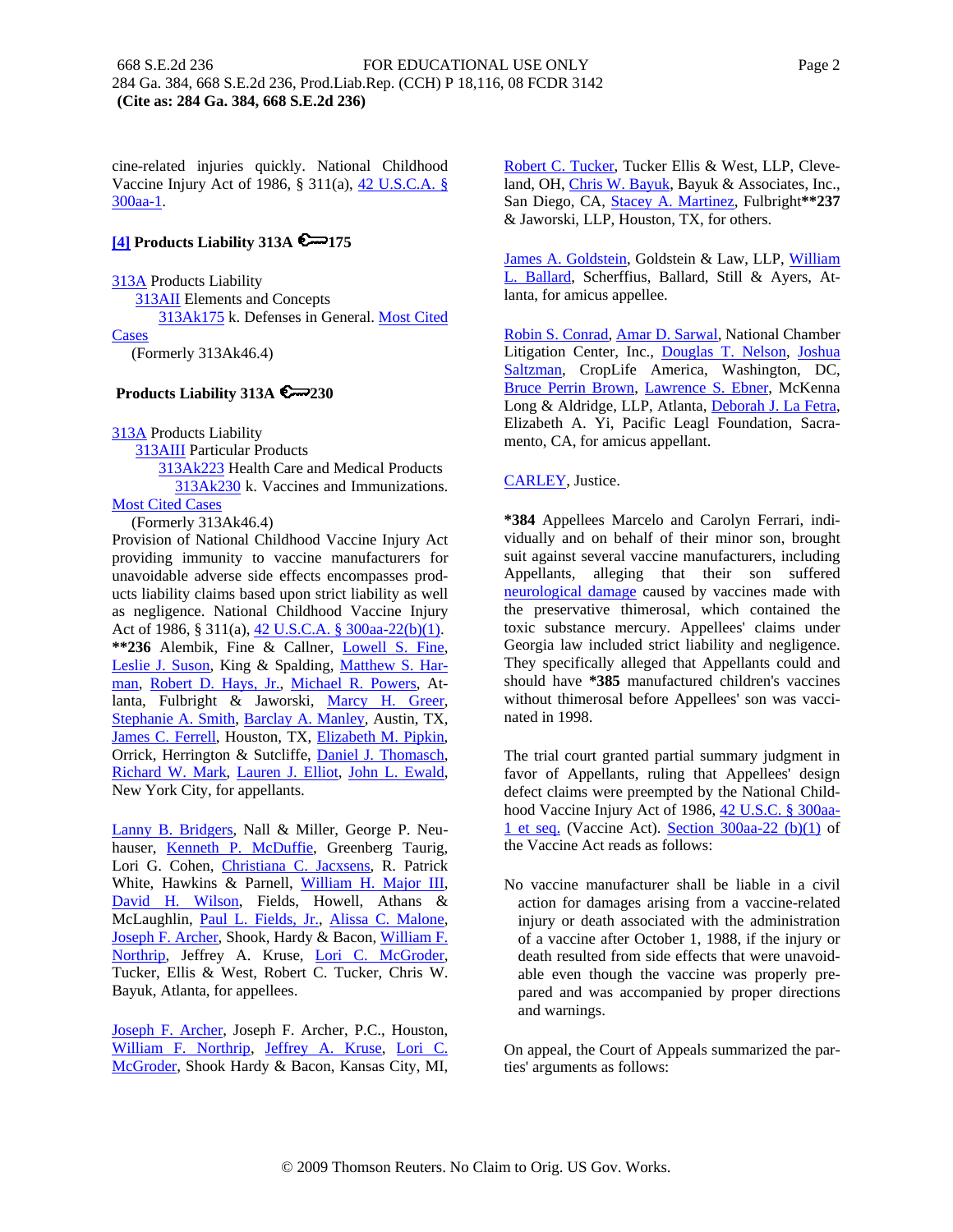[Appellants] argue that the Vaccine Act bars [Appellees'] design defect claims because "any vaccinerelated injury would be deemed 'unavoidable' if the vaccine was properly prepared and accompanied by proper warnings." [Cit.] [Appellants] essentially equate FDA [Food and Drug Administration] approval with a determination that side effects are "unavoidable." [Cit.] [Appellees], on the other hand, assert that design defect claims are barred only if the side effects are determined on a case-bycase basis to be "unavoidable." They argue that their child's injuries could have been avoided if the defendants had used a mercury-free preservative for multi-dose vials of their vaccines or if they had simply manufactured single-dose vials that did not require a preservative.

*Ferrari v. American Home Products Corp.,* 286 Ga.App. 305, 308, 650 S.E.2d 585 (2007). The Court of Appeals determined that two alternative readings of 42 U.S.C. § 300aa-22 (b)(1) exist:

One reading is that vaccine injuries are "unavoidable" and subject to preemption if the vaccine was properly prepared and accompanied by proper directions and warnings. The other reading is that design defect claims are preempted only if the side effects are determined to be unavoidable on a caseby-case basis.

*Ferrari v. American Home Products Corp.,* supra at 311, 650 S.E.2d 585. The Court of **\*386** Appeals held that, despite clear legislative history favoring the first reading, *Bates v. Dow Agrosciences,* 544 U.S. 431, 449(III), 125 S.Ct. 1788, 161 L.Ed.2d 687 (2005) imposes

"a duty to accept the reading (of the Vaccine Act) that disfavors pre-emption," and we cannot resort to an examination of legislative history to discern Congress's intent. [Cit.] Because two plausible, alternative readings of the Vaccine Act exist, we must conclude that the trial court erred by finding that [Appellees'] design defect claims are preempted.

*Ferrari v. American Home Products Corp.,* supra at 312(1), 650 S.E.2d 585. We granted certiorari to consider this ruling. Although the Court of Appeals erred in holding that *Bates* precludes the use of legislative history, we nevertheless affirm the judgment of the Court of Appeals because a full examination of both the text of 42 U.S.C.  $\S$  300aa-22 (b)(1) and the congressional intent behind it shows that the Vaccine Act does not preempt **\*\*238** all design defect claims, but instead provides that a vaccine manufacturer cannot be held liable for defective design if it is determined, on a case-by-case basis, that the injurious side effects of the particular vaccine were unavoidable.

[1] 1. "Except as provided in subsections (b), (c), and (e) [of  $\frac{8}{9}$  300aa-22] State law shall apply to a civil action brought for damages for a vaccine-related injury or death." 42 U.S.C. § 300aa-22 (a). Thus, in construing subsection  $(b)(1)$ , "we are presented with the task of interpreting a statutory provision that expressly pre-empts state law." *Medtronic v. Lohr,* 518 U.S. 470, 484(III), 116 S.Ct. 2240, 135 L.Ed.2d 700 (1996). Although this subsection "preempts state law to the extent stated, the [Vaccine] Act, by expressly reserving state courts a role with respect to claims made under the Act, does not preclude state courts from adjudicating issues raised regarding it ( [cit.] )." *Militrano v. Lederle Laboratories,* 3 Misc.3d 523, 769 N.Y.S.2d 839, 843 (2003), aff'd, 26 A.D.3d 475, 810 N.Y.S.2d 506 (2006).

While the language of subsection (b)(1) indicates that Congress intended to preempt some state law, we are nonetheless required to

"identify the domain expressly pre-empted" by that language, [cit.] Although our analysis of the scope of the pre-emption statute must begin with its text, [cit.], our interpretation of that language does not occur in a contextual vacuum. Rather, that interpretation is informed by two presumptions about the nature of pre-emption. [Cit.] First, because the States are independent sovereigns in our federal system, ... Congress does not cavalierly pre-empt **\*387** state-law causes of action. In all pre-emption cases, and particularly in those in which Congress has "legislated ... in a field which the States have traditionally occupied," [cit.], we "start with the assumption that the historic police powers of the States were not to be superseded by the Federal Act unless that was the clear and manifest purpose of Congress." [Cits.] ... [T]his assumption should apply ... to questions concerning the *scope* of its intended invalidation of state law, [cit.] ... That approach is consistent with both federalism concerns and the historic primacy of state regulation of matters of health and safety. Second, our analysis of the scope of the statute's pre-emption is guided by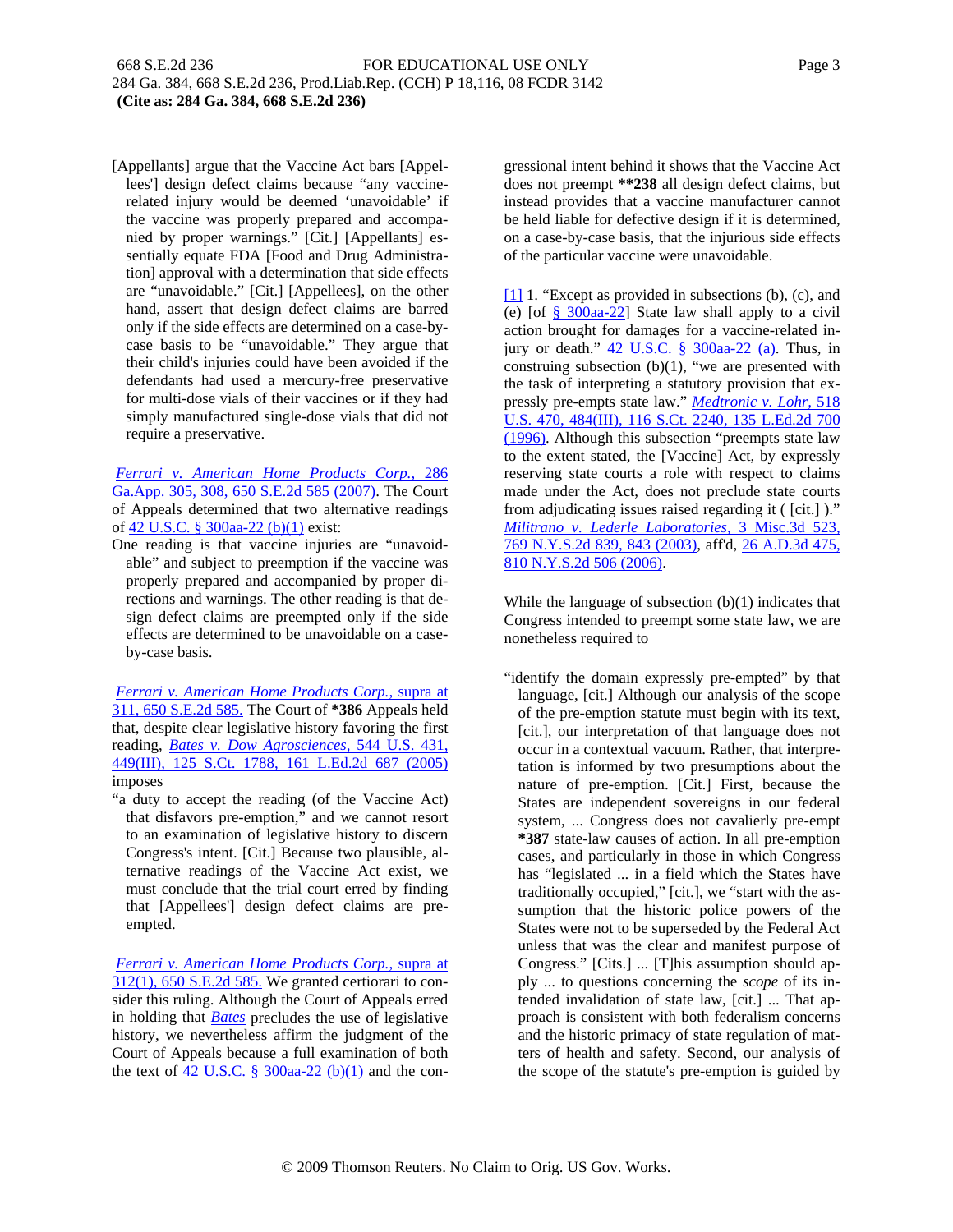[the] oft-repeated comment ... that "(t)he purpose of Congress is the ultimate touchstone" in every pre-emption case. [Cits.] As a result, any understanding of the scope of a pre-emption statute must rest primarily on "a fair understanding of *congressional purpose.*" [Cit.] Congress' intent, of course, primarily is discerned from the language of the preemption statute and the "statutory framework" surrounding it. [Cit.] Also relevant, however, is the "structure and purpose of the statute as a whole," [cit.], as revealed not only in the text, but through the reviewing court's reasoned understanding of the way in which Congress intended the statute and its surrounding regulatory scheme to affect business, consumers, and the law. (Emphasis in original.)

*Medtronic v. Lohr,* supra at 484-486(III), 116 S.Ct. 2240 (with five Justices joining this part of the Supreme Court's opinion).

The Court of Appeals viewed *Bates* as having drastically changed this traditional preemption analysis, so as to make the presumption against preemption irrebuttable and to require examination of the statutory language alone. *Ferrari v. American Home Products Corp.,* supra at 310, 650 S.E.2d 585. "However, *Bates* does not require a court to automatically accept a plausible interpretation of a statute which disfavors preemption." *Bruesewitz v. Wyeth,* 508 F.Supp.2d 430, 444(V)(B)(2)(a) (E.D.Pa.2007). *Bates* quotes from the above-quoted portion of *Medtronic* which sets forth the presumption against preemption, without any indication of disapproval. Furthermore, " *Bates* itself relies on the congressional intent behind [the statute before it] when applying the rule [disfavoring preemption]. [Cit.]" *Bruesewitz v. Wyeth,* supra. See also *Bates v. Dow Agrosciences,* supra at 452(III), fn. 26, 125 S.Ct. 1788 (examining legislative history).

It therefore appears that the Court of Appeals took "one part of the *Bates* ruling **\*\*239** out of its context, and [gave] it broader scope than is appropriate." *Bruesewitz v. Wyeth,* supra. Nevertheless, a majority **\*388** of seven Justices in *Bates* "gave the most explicit statement yet of the presumption against preemption in a product preemption case" and "fully demonstrated its commitment to the presumption against preemption except in the narrowest of circumstances." J. Eggen, "The Normalization of Product Preemption Doctrine," 57 Ala. L.Rev. 725, 762-

## 763 (III)(B) (2006).

2. Only two federal district courts and one state other than Georgia have considered in published opinions whether 42 U.S.C.  $\S$  300aa-22 (b)(1) preempts all claims that a vaccine was defectively designed. *Bruesewitz v. Wyeth,* supra; *Sykes v. Glaxo-SmithKline,* 484 F.Supp.2d 289, 297(V)(B) (E.D.Pa.2007) (same court as *Bruesewitz* ); *Blackmon v. American Home Products Corp.,* 328 F.Supp.2d 659, 662(II)(B) (S.D.Tex.2004); *Militrano v. Lederle Laboratories,* 769 N.Y.S.2d, supra at 843-846, aff'd, 810 N.Y.S.2d, supra at 508. Each of these cases held that all such claims are preempted. However, every case correctly recognized that Congress modeled subsection (b)(1) after comment k to  $\S$  402A of the Restatement (Second) of Torts. "Section 402A is a general section providing for strict products liability." *Militrano v. Lederle Laboratories,* 769 N.Y.S.2d, supra at 844. Comment k excepts from strict liability the seller of

[u]navoidably unsafe products. There are some products which, in the present state of human knowledge, are quite incapable of being made safe for their intended and ordinary use. These are especially common in the field of drugs.... Such a product, properly prepared, and accompanied by proper directions and warning, is not defective, nor is it unreasonably dangerous. The same is true of many ... drugs, vaccines, and the like....

Restatement (Second) of Torts § 402A cmt. k. The phrase "properly prepared, and accompanied by proper directions and warning" refers to an absence of manufacturing or warning defects and, thus, comment k distinguishes the three fundamental types of products liability: defects in design, manufacturing, and packaging or marketing. *Sykes v. Glaxo-SmithKline,* supra at 300(V)(B)(3); *Blackmon v. American Home Products Corp.,* supra at 664(II)(B). See also *Banks v. ICI Americas,* 264 Ga. 732, 733(1), 450 S.E.2d 671 (1994) ("There are three general categories of product defects: manufacturing defects, design defects, and marketing/packaging defects.  $[Cit.]$ ").

However, both *Sykes* and *Blackmon* erroneously construed comment k to support its interpretation of 42 U.S.C. §  $300aa-22$  (b)(1) as rejecting a case-by-case determination of whether a certain side effect was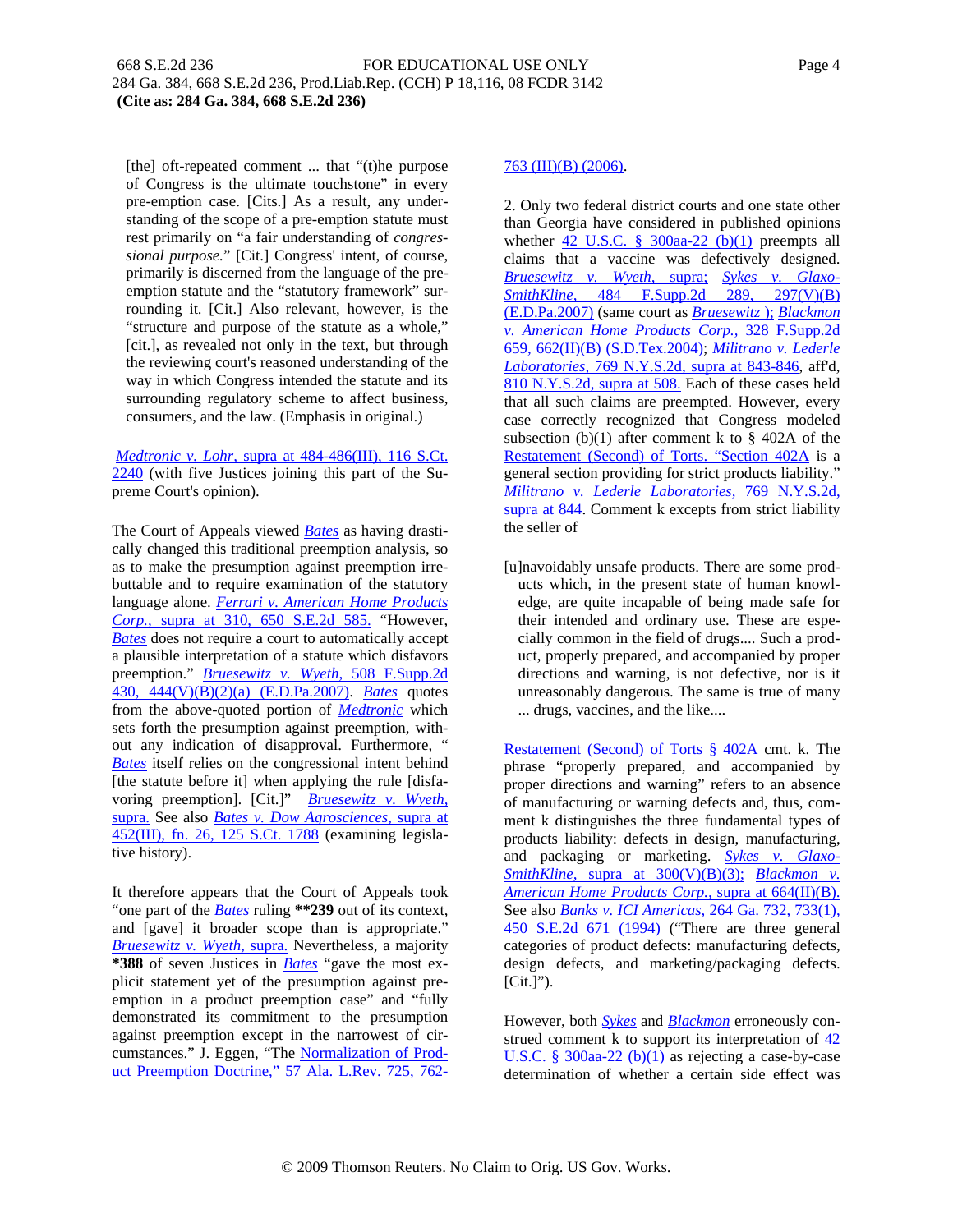unavoidable. In particular, **\*389***Sykes v. Glaxo-SmithKline,* supra at 302(V)(B)(4), mistakenly held that such interpretation "mirrors this established area of tort law for unavoidably unsafe products" as set forth in comment k. "Comment k., however, has been interpreted in a variety of ways ..., and there has been a wide range of disagreement regarding its application." *Freeman v. Hoffman-La Roche,* 260 Neb. 552, 618 N.W.2d 827, 835(IV)(1)(a)(ii) (2000). Only a few jurisdictions have held that any prescription drug is deemed unavoidably unsafe and, thus, that strict liability for defective design is barred. **Freeman** v. *Hoffman-La Roche,* supra at 836(IV)(1)(a)(ii); *Militrano v. Lederle Laboratories,* 769 N.Y.S.2d, supra at 846. Most of the states, including Georgia, "that have adopted Comment k have applied it in a more limited fashion and on a case-by-case basis. [Cits.]" *Bryant v. Hoffmann-La Roche,* 262 Ga.App. 401, 404(2), 585 S.E.2d 723 (2003) (physical precedent, with one judge urging adoption of a design defect test in the Restatement (Third) of Torts, which test was neither adopted by Congress in the Vaccine Act nor in existence at the time). Indeed, even *Bruesewitz* understands comment k in this manner:

Comment k, therefore, suggests that the question of whether a particular vaccine is unavoidably unsafeand therefore subject to the immunity from suit posited by comment k-is a question of fact for a jury to determine. That is, the trier of fact must decide whether the challenged vaccine is the only design available, "in the present state of human knowledge."

**\*\*240** *Bruesewitz v. Wyeth,* supra at 445(V)(B)(3). Thus, the court in *Bruesewitz,* despite its adherence to *Sykes* "ultimate holding, was compelled to acknowledge *Sykes*" misunderstanding of comment k. *Bruesewitz v. Wyeth,* supra at 445-446(V)(B)(3) ("conclud[ing] that § 22(b) is broader than comment k").

3. An analysis of the language and intent of 42 U.S.C. § 300aa-22 (b) $(1)$ , unhindered by the mistakes of *Blackmon* and *Sykes,* shows that Congress not only adopted comment k, but understood that comment in the same way that *Bruesewitz* and the great majority of other courts came to understand it. Subsection (b)(1) borrows liberally from the language of comment k, and the committee report on which *Blackmon, Sykes, Bruesewitz*, and *Militrano* rely

states, without qualification, that "[t]his provision sets forth the principle contained in Comment k of Section 402A of the Restatement of Torts (Second)...." H.R. Rep. 99-908, at 25 (1986), as reprinted in 1986 U.S.C.C.A.N. 6344, 6366.

The text of subsection  $(b)(1)$  is most consistent with the majority understanding of comment k. Under that subsection, a **\*390** vaccine manufacturer is not civilly liable "if the [vaccine-related] injury or death resulted from side effects that were unavoidable...." The conditional nature of this clause contemplates the occurrence of side effects which are avoidable, and for which a vaccine manufacturer may be civilly liable. In order to bar all liability for defective design and to permit liability only for manufacturing and warning defects, Congress could easily have omitted this clause, retained the last clause, and made the bar to civil liability conditional on proper preparation and warnings, so that subsection  $(b)(1)$  would simply state that a vaccine manufacturer is not civilly liable "if the vaccine was properly prepared and was accompanied by proper directions and warnings." Thus, Appellants effectively "favor reading ... words out of the statute.... This amputated version ... would no doubt have clearly and succinctly commanded the pre-emption of *all* state" tort claims for defective design. (Emphasis in original.) *Bates v. Dow Agrosciences,* supra at 448-449(III), 125 S.Ct. 1788.

As the statute is actually written, however, it is best understood as barring liability only for those side effects which were unavoidable by means other than proper manufacturing and packaging. Conversely, if such effects were avoidable by a feasible alternative design, liability is not completely barred. Accordingly, the last clause of subsection (b)(1) was necessary to ensure that its bar to liability would not apply to the manufacturing and packaging process, but only to side effects which were not avoidable by a safer design.

4. This construction of  $42$  U.S.C. § 300aa-22 (b)(1) is bolstered by the previously cited 1986 committee report in the following explanation:

The Committee has set forth Comment K in this bill because it intends that the principle in Comment K regarding "unavoidably unsafe" products, i.e., those products which in the present state of human skill and knowledge cannot be made safe, apply to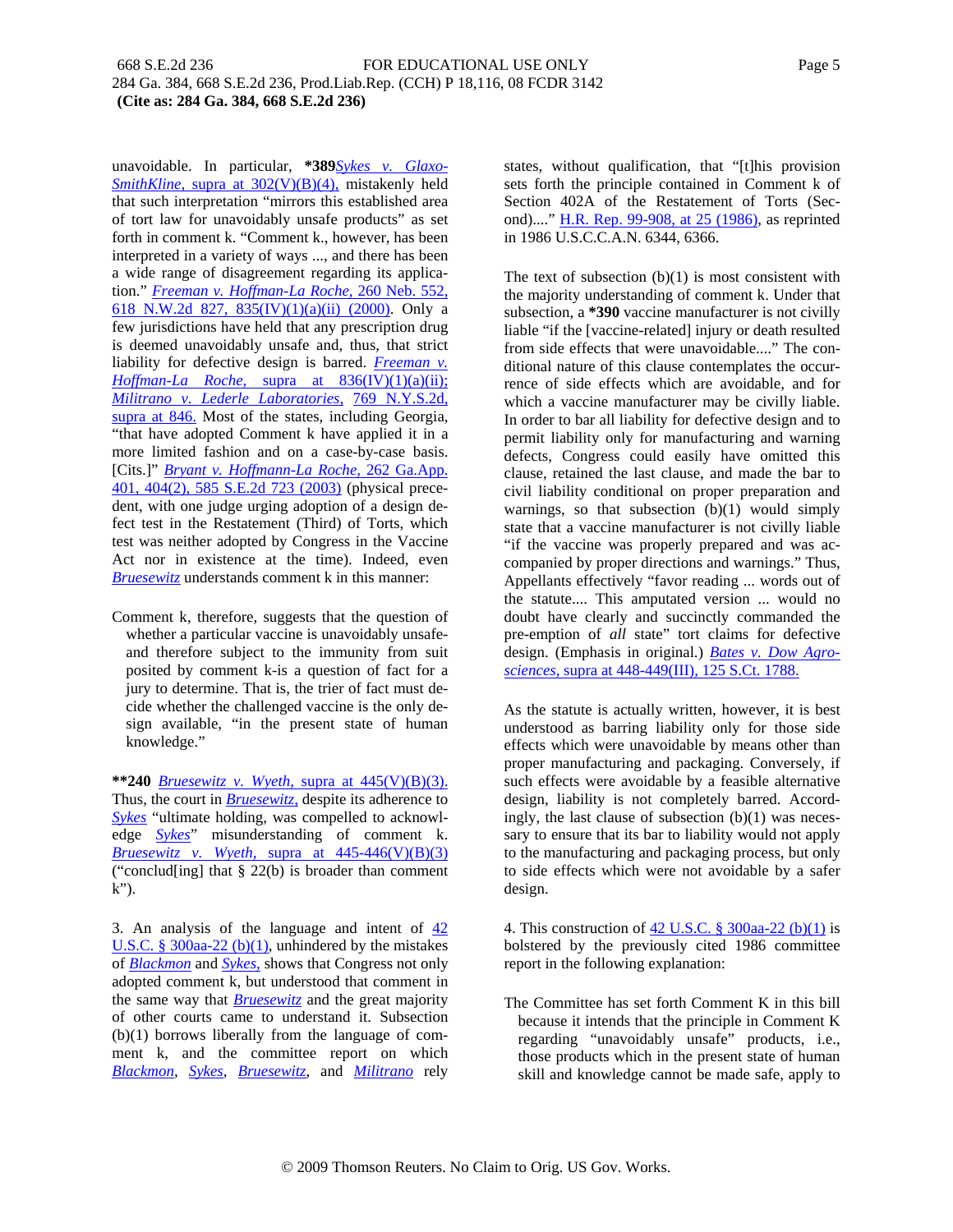the vaccines covered in the bill and that such products not be the subject of liability in the tort system.

H.R. Rep. 99-908, at 26, 1986 U.S.C.C.A.N. at 6367. *Militrano v. Lederle Laboratories,* 810 N.Y.S.2d, supra, acknowledges that this wording "appears to leave open the possibility of a design defect claim with respect [to] vaccines covered by the Vaccine Act...." Indeed, that language alone refutes the Court of Appeals' concession that there is "clear legislative history to the contrary...." *Ferrari v. American Home Products Corp.,* supra at 312(1), 650 S.E.2d 585. Subsequent language in the 1986 committee report carries a similar implication, when it recognizes that the Vaccine Act established a "no-fault **\*391** compensation system," providing an award to vaccineinjured persons " even if the manufacturer has made as safe a vaccine as possible." H.R. Rep. 99-908, at 26, 1986 U.S.C.C.A.N. at 6367.

This context must be considered when reading the following sentence on which *Blackmon, Sykes, Bruesewitz, Militrano*, and Appellants rely:

Accordingly, if they cannot demonstrate under applicable law either that a vaccine was improperly prepared or that it was accompanied by improper directions or inadequate**\*\*241** warnings [they] should pursue recompense in the compensation system, not the tort system.

H.R. Rep. 99-908, at 26, 1986 U.S.C.C.A.N. at 6367. This sentence includes both those persons who have been injured by vaccines which were as safely designed as possible and those injured by vaccines for which there was a safer feasible alternative design. Accordingly, the committee report does not use language which indicates that use of the compensation system is mandatory. The immediately preceding sentence states that "[v]accine-injured persons will now have an appealing alternative to the tort system." H.R. Rep. 99-908, at 26, 1986 U.S.C.C.A.N. at 6367. Thus, Congress defended the new compensation system by assuming that it would attract even vaccineinjured persons who may be able to prove that the vaccine was not made as safe as reasonably possible. Such an assumption about a no-fault compensation system is certainly questionable, to say the least. However, the assumption is not relevant for its accuracy, but rather for its illumination of congressional intent. Upon considering Congress' assumption regarding the compensation system for that proper purpose, we conclude that the sentence of the committee report on which Appellants rely means only that, in the committee's opinion, if a vaccine-injured person does not have a claim for a manufacturing or warning defect, he should find the compensation system appealing even though he is authorized to attempt to prove the existence of a safer design in the tort system. Accordingly, that sentence does not mean that  $42 \text{ U.S.C. }$  § 300aa-22 (b)(1) preempts all design defect claims.

[2] The Court of Appeals rejected the use of "subsequent legislative history" as " 'a hazardous basis for inferring the intent of an earlier Congress.' [Cit.]" *Ferrari v. American Home Products Corp.,* supra at 311, fn. 9, 650 S.E.2d 585. That subsequent legislative history consists of a report by the same committee which originally considered the Vaccine Act and which produced the 1986 report relied upon by Appellants and the courts. The subsequent committee report was issued in 1987, the year following passage of the Vaccine Act, and related to amendments**\*392** to that Act which did become law. In these circumstances, the 1987 committee report is relevant to "shed [ ] light on allegedly ambiguous language" and "certainly constitutes a prophylactic against adopting a tortured reading of an otherwise plain statute." *Grapevine Imports v. United States,* 71 Fed.Cl. 324,  $335(\text{II})(\text{C})(3)$  (2006). That report is strikingly clear and emphatic:

[T]he codification of Comment (k) of The Restatement (Second) of Torts was not intended to decide as a matter of law the circumstances in which a vaccine should be deemed unavoidably unsafe. The Committee stresses that there should be no misunderstanding that the Act undertook to decide as a matter of law whether vaccines were unavoidably unsafe or not. This question is left to the courts to determine in accordance with applicable law.

H.R. Rep. 100-391(I), at 691 (1987), as reprinted in 1987 U.S.C.C.A.N. 2313-1, 2313-365.

Furthermore, an amendment to the Vaccine Act which would have established "that a manufacturer's failure to develop [a] safer vaccine was not grounds for liability was rejected by the Committee during its original consideration of the Act." H.R. Rep. 100-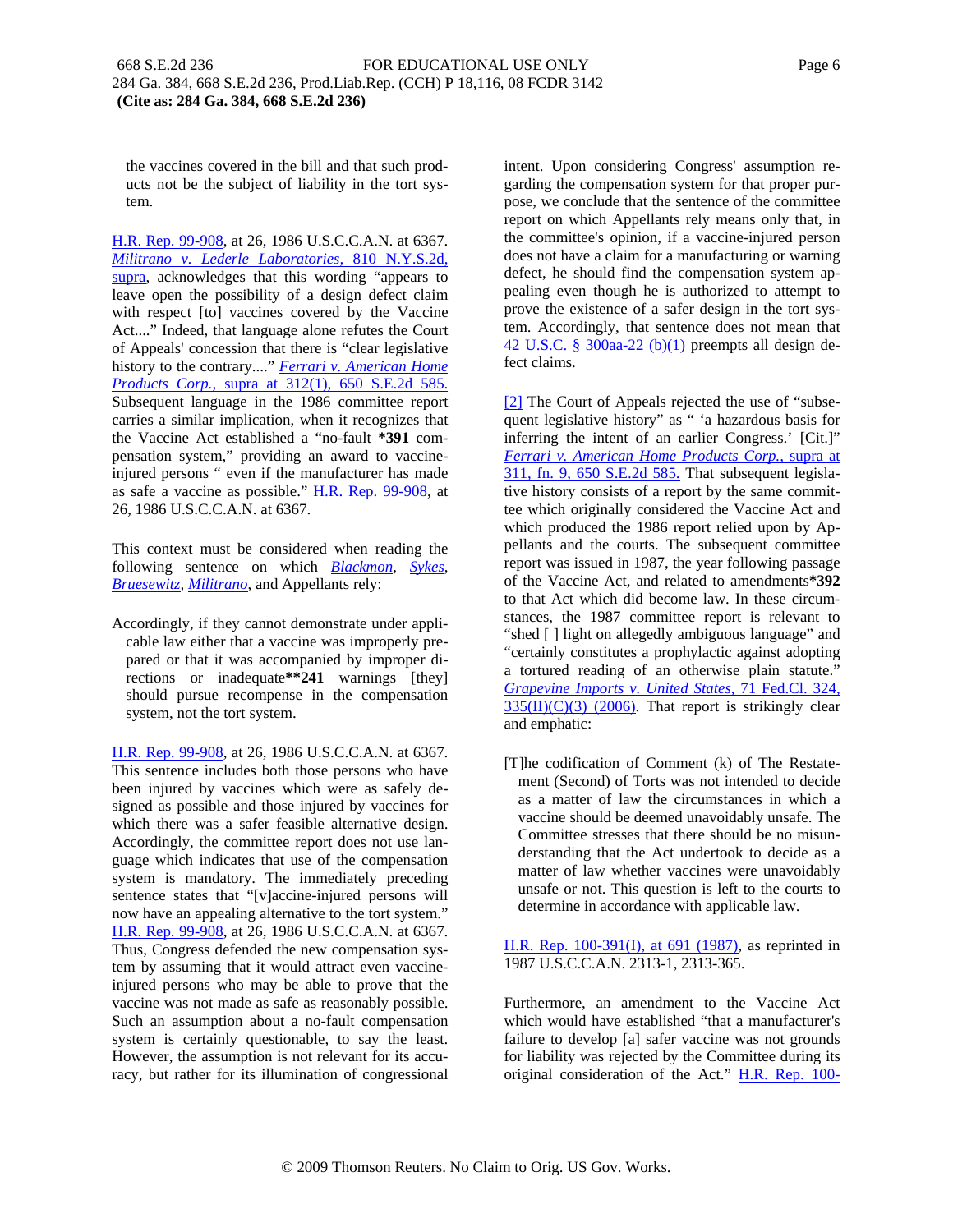391(I), at 691, 1987 U.S.C.C.A.N. at 2313-365. "Generally the rejection of an amendment indicates that the legislature does not intend the bill to include the provisions embodied in the rejected amendment. [Cits.]" 2A Sutherland Statutory Construction § 48:18 (7th ed.).

[3] 5. Our analysis is consistent with the structure and purpose of the Vaccine Act as a whole, as correctly summarized by the Court of Appeals:

Congress enacted the Vaccine Act "to prevent manufacturers from leaving vaccine production or significantly increasing their prices, while at the same time compensat(ing) victims of vaccine-related injuries quickly." [Cit.] The Vaccine Act creates a no-fault compensation system for victims of certain vaccine-related injuries and requires injured parties to file a petition in the vaccine court. [Cits.] If the injured party is not satisfied with the outcome of **\*\*242** the vaccine court process, he or she may pursue a traditional tort action, subject to certain restrictions imposed by the Vaccine Act. [Cits.]

*Ferrari v. American Home Products Corp.,* supra at 306, 650 S.E.2d 585. Accordingly, we must not "overstate the degree of uniformity and centralization that characterizes" the Vaccine Act. **\*393***Bates v. Dow Agrosciences,* supra at 450(III), 125 S.Ct. 1788. Having thoroughly examined both the text of  $\frac{42}{3}$ U.S.C. § 300aa-22 (b) $(1)$  and the congressional intent behind that subsection and the entire Act, including the relevant legislative history, we hold that subsection (b)(1) clearly does not preempt all design defect claims against vaccine manufacturers, but rather provides that such a manufacturer cannot be held liable for defective design if it is determined, on a case-bycase basis, that the particular vaccine was unavoidably unsafe.

Even if the language of  $42$  U.S.C. § 300aa-22 (b)(1) is ambiguous, the legislative history hardly shows a "clear and manifest" congressional purpose to supplant state tort law with respect to claims of defective design. Thus, although the Court of Appeals mistakenly construed *Bates* to preclude reliance on any indication of congressional intent other than the statutory language, *Bates* would nonetheless apply to resolve any ambiguity in subsection  $(b)(1)$  against preemption.

Even if [Appellants] had offered us a plausible alternative reading of [that subsection]-indeed, even if its alternative were just as plausible as our reading of that text-we would nevertheless have a duty to accept the reading that disfavors pre-emption.... The long history of tort litigation against manufacturers of [prescription drugs and vaccines] adds force to the basic presumption against pre-emption. If Congress had intended to deprive injured parties of a long available form of compensation, it surely would have expressed that intent more clearly. [Cit.]

## *Bates v. Dow Agrosciences,* supra at 449(III), 125 S.Ct. 1788.

Our holding is not undermined by the "four conclusions" of *Sykes v. Glaxo-SmithKline,* supra at 301- 303(V)(B)(4), as utilized in *Bruesewitz v. Wyeth,* supra at 445(V)(B)(3). First, 42 U.S.C. § 300aa-22 (b)(1) does not "protect vaccine manufacturers from suit [for] design defects." *Bruesewitz v. Wyeth,* supra. Rather, it protects them from liability for unavoidable side effects. Second, the federal district court in *Bruesewitz* and *Sykes* failed to explain how the National Vaccine Program set up by the Vaccine Act will better promote the discovery of safer alternative designs if manufacturers are given a blanket tort immunity for design defects. See *Bates v. Dow Agrosciences,* supra at 450(III), 125 S.Ct. 1788; *Militrano v. Lederle Laboratories,* supra, 769 N.Y.S.2d 839 (decisions favoring the majority view of comment k "emphasize that blanket immunity from tort liability would remove an incentive for developing safer designs ( [cit.] )"). Third, as discussed above, the legislative history does not show that Congress intended that the no-fault compensation system would **\*394** balance the supposed elimination of design defect claims. Fourth, the district court did not cite any authority for its conclusion that FDA approval alone renders a vaccine unavoidably unsafe, and that conclusion is not compatible with the majority interpretation of comment k in the realm of prescription drugs. See *Adams v. G.D. Searle & Co.,* 576 So.2d 728, 733 (Fla.App.1991) (cited in *Bryant v. Hoffmann-La Roche,* supra) ("it seems likely to us that a drug manufacturer is in a better position to monitor the current state of knowledge and technology, as applied to its products, than is the FDA. We hesitate to hold that a manufacturer is excused from making changes it knows will improve its product merely because an